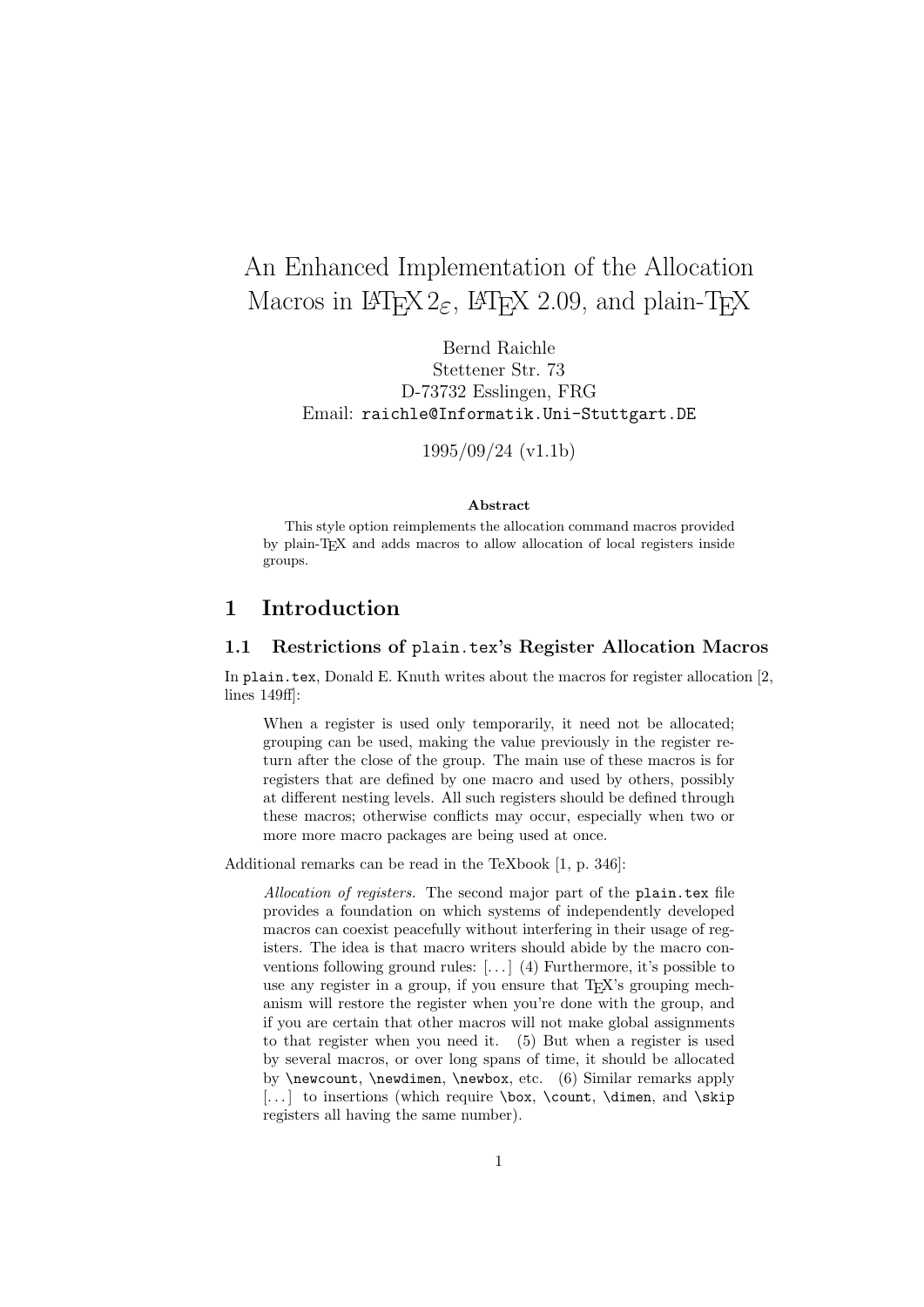This means, that within plain-TEX and all formats based on plain-TEX a user can not allocate a register for temporary use using the given mechanisms. Nonetheless there is often the need for a allocated register which is only used within a rather small piece of document text and should be set free for reuse in the rest of the formatting run:

If a macro \macroa needs a register which should never be destroyed by another macro \macrob which is called by \macroa, you either have to know about the realisation of \macrob or you have to allocate a new register.

The name of this newly allocated register is only known to the macro package in which macro \macroa resides. If you have a lot of macros which needs registers by their own it is possible that all of the 256 registers of one type will be allocated. In most cases it would be possible to share some of these registers by more than one macro because the register is only needed within (an environment delimited by) a group. To share registers—if they are used only locally—it will be necessary to provide a mechanism to allocate registers locally. Unfortunately plain.tex and all derived formats, like LAT<sub>F</sub>X, misses this mechanism leading to the problem that some macro packages cannot be combined.

In the following example it is necessary to call two macros \macroa and macrob in the same group (e.g. because \macroa performs special actions at the begin and \macrob at the end of an environment). Further you do not have any knowledge about the use of scratch register in \macroa, \macrob or the text in the argument specified by the user. Therefore it is impossible to use a scratch register to save the current value of \hsize; we have to allocate a new register to save it.

#### \newdimen\savedhsize

```
\def\callAandB#1{\begingroup
   \savedhsize=\hsize
   \hsize=0.8\hsize \macroa
   #1\relax
   \hsize=\savedhsize \macrob
  \endgroup}
```
If there will be a mechanism, e.g. by a macro \lnewdimen, to allocate a local register it is possible to use this local register inside the group without worrying about possible dependencies between the macros and the user specified text. Additionally after leaving the group, the dimen register will be free to be used by other macros.

```
\def\callAandB#1{\begingroup
   \lnewdimen\savedhsize \savedhsize=\hsize
   \hsize=0.8\hsize \macroa
   #1\relax
   \hsize=\savedhsize \macrob
  \endgroup}
```
# **1.2 Local Register Allocation Macros**

\newcount When using this reimplementation of the allocation macros, the plain.tex macros \newdimen \newcount, \newdimen, \newskip, and \newbox will have a changed behaviour in two aspects:

```
\newskip
   \newbox
\newinsert
```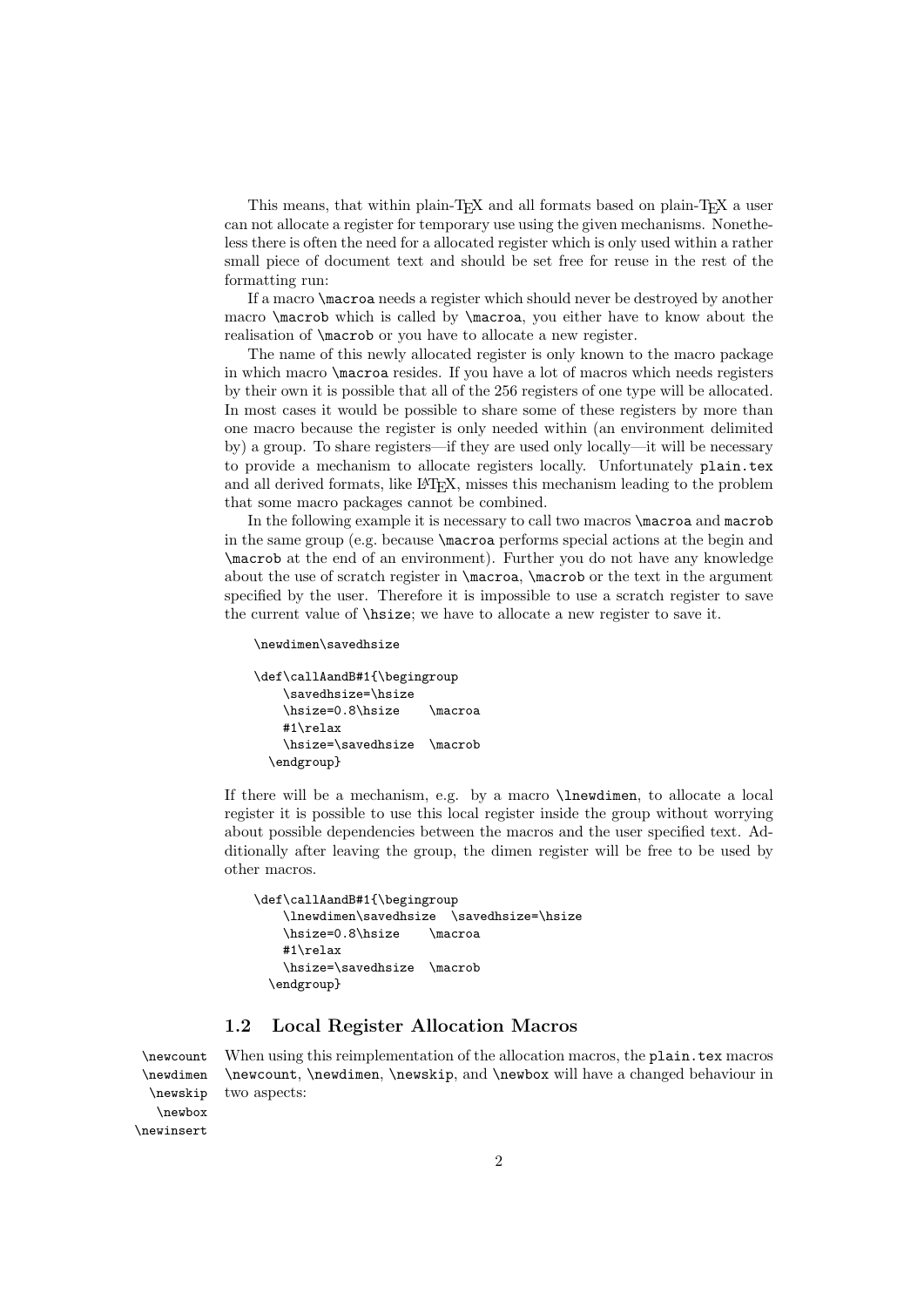- Do not assume that registers which are allocated consecutively have consecutive register numbers. In general you should not make any assumption about the order of register numbers.
- It is possible that a register was locally allocated and used in the past. After leaving the group the register is set to free and the old value—normally zero—is restored. Nonetheless you should not assume that a newly allocated register is initialised with the value zero.

\newmuskip The behaviour of the macros \newmuskip and \newtoks are not changed \newtoks because they are not used for insertions. Nonetheless this can be changed in a future version.

\lnewcount \lnewcount, \lnewdimen, \lnewskip, \lnewmuskip, \lnewbox, and \lnewtoks are the set of new macros to allocate registers within the scope of the current group. At the end of the current group the allocated register is freed.

\lnewtoks As with their global counterparts you should not assume that the registers are allocated in a consecutive order—neither increasing nor decreasing—or that the allocated register is initialised with zero.

## **1.3 Usage Examples**

## 1.3.1 **LAPEX's Picture Environment**

 $\angle$  ET<sub>F</sub>X's picture environment uses the box register  $\Diamond$  picbox and the dimen register \@picht to save the contents of a picture and the user specified height of this picture at the beginning of the environment. These two registers are set at the beginning and used at the end of the picture environment. Because the two registers are used nowhere else, it is possible to share them by only allocating them within the environment.

This is the simplified code for the \begin{picture} and \end{picture} commands; the macros \begin and \end start and end a new group:

```
\newbox\@picbox
\newdimen\@picht
\def\picture(#1,#2){%
 \@picht = #2\unitlength % save picture height
 \setbox\@picbox = \hbox to #1\unitlength\bgroup
   \ignorespaces}
\def\endpicture{%
   \hss
 \egroup % close picture box
 \ht\@picbox = \@picht % set box height to save picture height
 \dp\@picbox = 0pt % set box depth to 0pt
 \mbox{\box\@picbox}} % output this box
```
Using the new local allocation macros the code changes is simple: Move the \newbox and \newdimen command within the \picture macro definition and rename them to \lnewbox and \lnewdimen:

```
%\newbox\@picbox
%\newdimen\@picht
```
\lnewdimen \lnewskip \lnewmuskip \lnewbox

3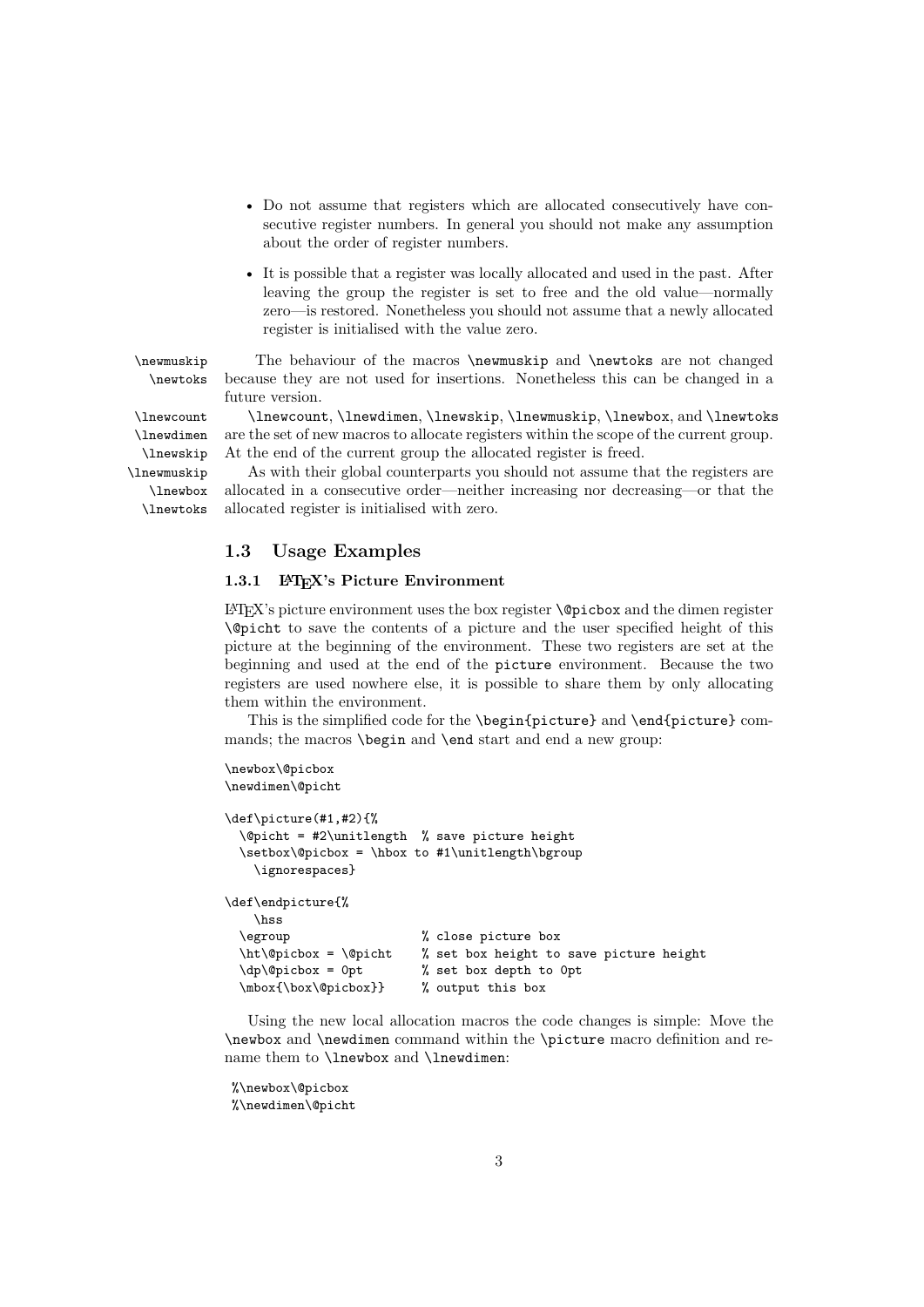```
\def\picture(#1,#2){%
  \lnewbox\@picbox
  \lnewdimen\@picht
 \@picht = #2\unitlength % save picture height
  \setbox\@picbox = \hbox to #1\unitlength\bgroup
    \ignorespaces}
```
Additionally we can use a property of the usage pattern of these two registers: Within a nested use of the picture environment—you can use subpictures within a picture—these registers are allocated for each nesting level. This is not really necessary because the box and the dimen register is always used in a group and is never changed globally. It is possible to add tests to avoid a (local) reallocation of these registers:

```
\let\@picbox=\relax % mark register as not yet allocated
\let\@picht =\relax % mark register as not yet allocated
\def\picture(#1,#2){%
 \ifx\@picbox\relax \lnewbox\@picbox \fi
 \ifx\@picht\relax \lnewdimen\@picht \fi
 \@picht = #2\unitlength % save picture height
 \setbox\@picbox = \hbox to #1\unitlength\bgroup
   \ignorespaces}
```
#### 1.3.2 **LAPEX's** \multiput **Macro**

Another example of registers which are used only in one rarely used macro, are the count register \@multicnt and the two dimen registers \@xdim and \@ydim for the \multiput command. To change it according to the scheme above you have to insert an additional grouping.

In LAT<sub>EX</sub>  $2\varepsilon$  these three rarely used registers and some more are shared with the \bezier command, whose definition has to be changed accordingly. This shows the need—and advantage—of a better allocation scheme.

## 1.3.3 P<sub>I</sub>CT<sub>F</sub>X

The macro package PICTEX uses a lot of dimen registers. A subset of these registers are only used within a picture or within a set of drawing and parameter setting commands.

As an example the dimen registers \totalarclength is only used in a very restrictic set of commands, i.e., it can be allocated within the scope of the higher level commands or within P<sub>I</sub>CT<sub>F</sub>X's \beginpicture ... \endpicture environment.

# **2 Implementation**

# **2.1 Prolog, LATEX 2**ε **Package Declarations, etc.**

The very first thing we do is to ensure that this file is not read in twice. To this end we check whether the macro \lnewcount is defined. If so, we just stop reading this file.

```
1 \rightarrow hexpandafter\ifx\csname lnewcount\endcsname\relax
```

```
2 \pmpackage)\else \expandafter\endinput \fi
```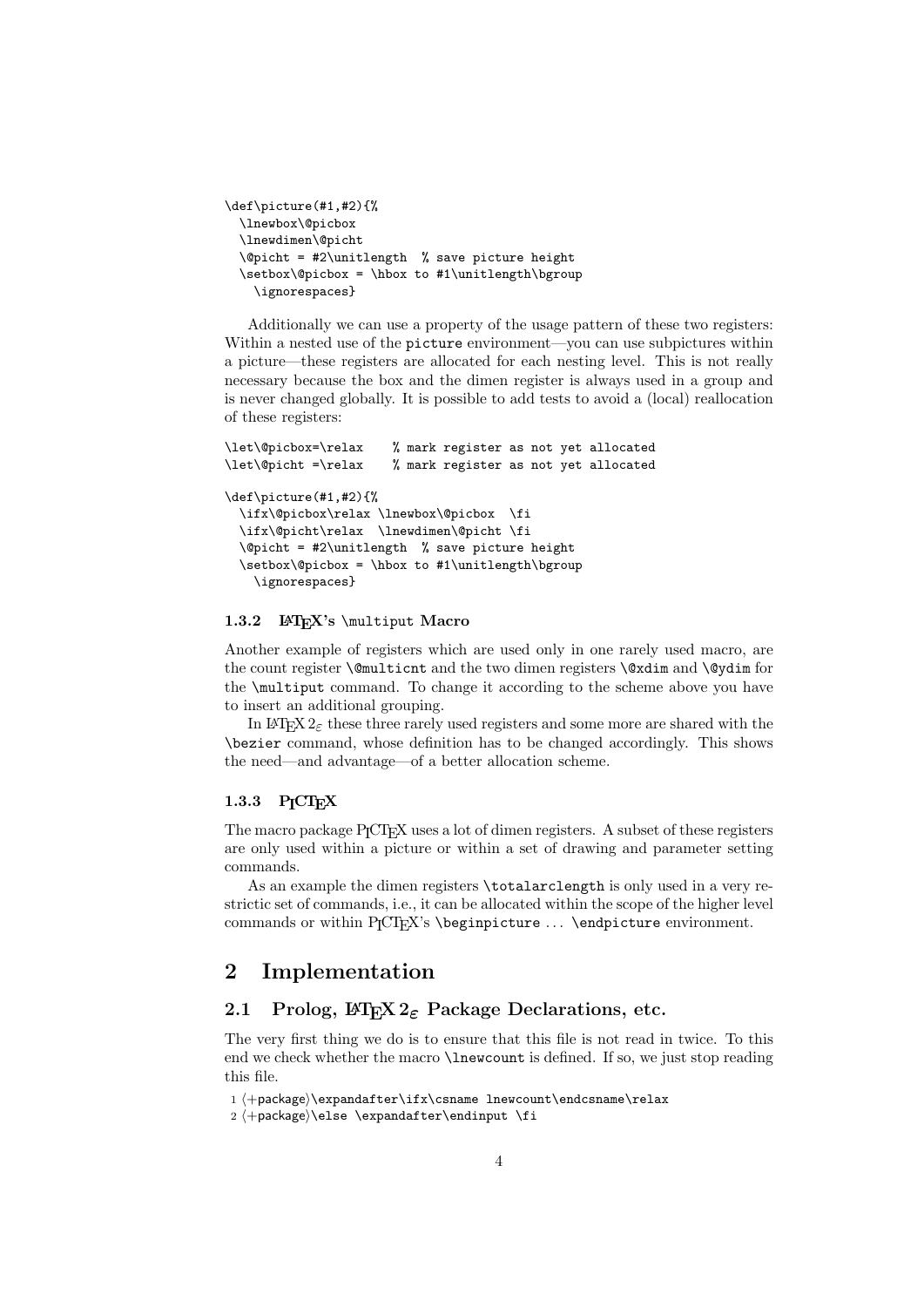```
For the sake of \text{LATEX } 2\varepsilon users declarations for this package are included. The
additional group hack is needed to prevent the definition of \ProvidesPackage as
\relax if it is undefined.
```

```
3 +package | test \begingroup\expandafter\expandafter\expandafter\endgroup
```
4 \+package | test\\expandafter\ifx\csname ProvidesPackage\endcsname\relax

```
5 \rightarrow hackage | test\leelse
6 \NeedsTeXFormat{LaTeX2e}
7 \langle +package\rangle \ProvidesPackage{localloc}%
8 \leftarrowtest\rangle \ProvidesFile{localtst.tex}%
9 (*!package&!test)
10 \ProvidesFile{localloc.dtx}%
11 (/!package&!test)
12 [1995/09/24 v1.1b %
13 Additional LaTeX Kernel Macros (local allocation)]
14 \langle +package | test\rangle \fi
```
15  $\langle *package \rangle$ 

To allow the use of this file within a plain-TEX job, we have to change the category code of the 'at' character @.

```
16 \expandafter\chardef\csname lcllc@at\endcsname=\catcode'\@
17 \catcode'\@=11 % \makeatletter
```
# **2.2 Accessing the** muskip **registers**

Beside the well-known T<sub>E</sub>X registers, like  $\count$  or  $\boxtimes$ , there is another set of registers which are used only in few macros. The \muskip registers are normally used in math mode only and the coercion of the value in a  $\text{uskip}$  register to an integer (\count), dimension (\dimen), or glue (\glue) produces an error.

The unit of a \muskip value is 1 mu—there are 18 mu in 1 em of the current font in *math family 2*. If you assign a value to a \muskip register, this value is represented in the unit mu, not in pt. The dimension of the \muskip value is computed, if this value is used by \mskip or \mkern.

To use a \muskip register as a replacement for a \count register, it is necessary to do assignments, additions, and other operations in units of mu. If you want to coerce an integer to a \muskip register, you have to get the value with \the and add the keyword mu while scanning the number. To get the integer value of a \muskip register, you can use the following macro \lcllc@cnvmutocnt.

\lcllc@cnvmutocnt The macro \lcllc@cnvmutocnt ist called with a \muskip register or a value in mu units as its argument. It will expand to the integer value. To get the value of a register, we first expand the value of this register to a list of tokens with TFX's \the primitive. Example: if the register has the value 3.4 mu, the expansion of \the produces the tokens  $3_{12.12}4_{12}m_{12}u_{12}$ .

#### 18 \def\lcllc@cnvmutocnt#1{\expandafter\lcllc@delmukey\the#1}

After we have expanded the value of the register, it is necessary to strip of the unit keyword mu and the fraction of the value. To do this, we have to use tokens with *category code* 12 to match the expansion string produced by \the.

```
19 \begingroup \catcode'\M=12 \catcode'\U=12 \catcode'\.=12
```

```
20 \lowercase{\endgroup
```

```
21 \def\lcllc@delmukey#1.#2MU{#1}}
```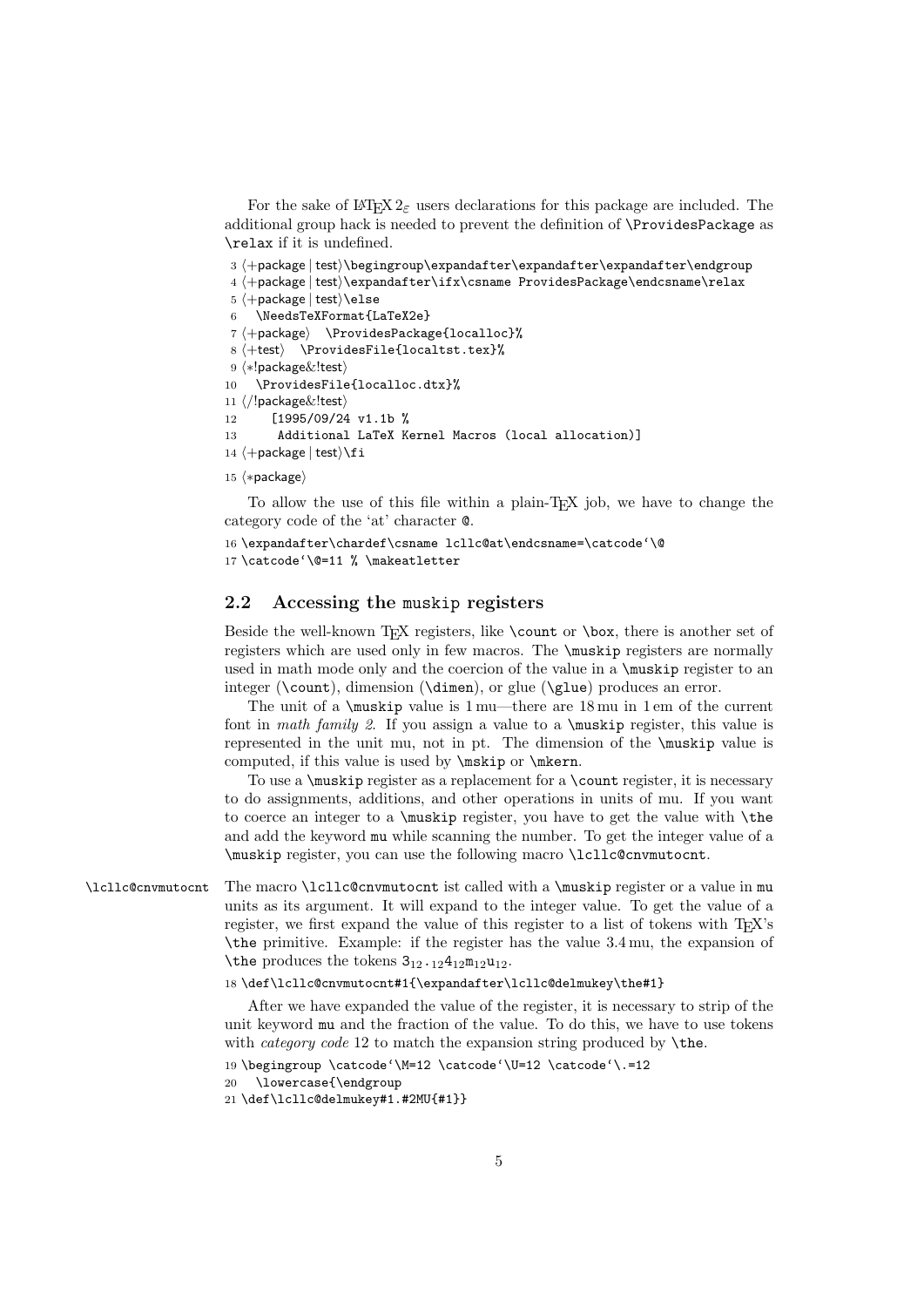## **2.3 Allocation registers**

### **2.3.1 Registers defined in** plain.tex

Plain-T<sub>E</sub>X's allocation macros use a fixed set of count registers containing a set of numbers with the highest allocated register number. To make the following macro code more readable, alias names for these count registers are defined.

```
22 \text{countdef}\count@ptr = 1023 \countdef\dimen@ptr = 1124 \text{countdef}\skip20ptr = 1225 \countdef\muskip@ptr = 13
26 \countdef\boxminus\psi = 14
27\countdef\toks@ptr = 15<br>28\countdef\read@ptr = 16
28 \countdef\read@ptr = 16
29 \countdef\write@ptr = 17
30 \countdef\mathfam@ptr = 18
```
plain.tex for TEX 3 introduces a new allocation command needing an additional allocation count register. To simplify the code of this package with older versions of plain.tex, a dummy count register is allocated and used.

```
31 \begingroup\expandafter\expandafter\expandafter\endgroup
32 \expandafter\ifx\csname newlanguage\endcsname\relax
33 \csname newcount\endcsname\language@ptr
34 \else
35 \countdef\language@ptr = 19
36 \fi
```
The allocation command for insertion uses another register, which is already aliased as \insc@unt.

```
\countdef\insc@unt = 20 % = 19 in older versions of 'plain.tex'
```
## **2.3.2 Additional Registers**

For the new local allocation macros additional registers are needed containing the boundaries for all types of locally allocated registers. Whereas all globally allocated registers are located in the lower region of the register numbers (with the exception of the set of registers needed for an insertion), locally allocated registers are taken from the higher region of the register numbers—from top towards the bottom.

To avoid using six additional count registers we use \muskip registers to save the current lower boundary of the allocatable register region. These boundaries are initialised either with 256 or the actual boundary of the insertion allocation register.

```
37\newmuskip\count@limit \count@limit = \the\insc@unt mu
38\newmuskip\dimen@limit \dimen@limit = \the\insc@unt mu
39 \newmuskip\skip@limit \skip@limit = \the\insc@unt mu
40 \newmuskip\box@limit \box@limit = \the\insc@unt mu
41 \newmuskip\muskip@limit \muskip@limit = 256mu
42 \newmuskip\toks@limit \toks@limit = 256mu
```
To simplify the code of the following allocation macros and to save macro space, two additional \muskip registers are allocated and initialised with the constants 16 and 256.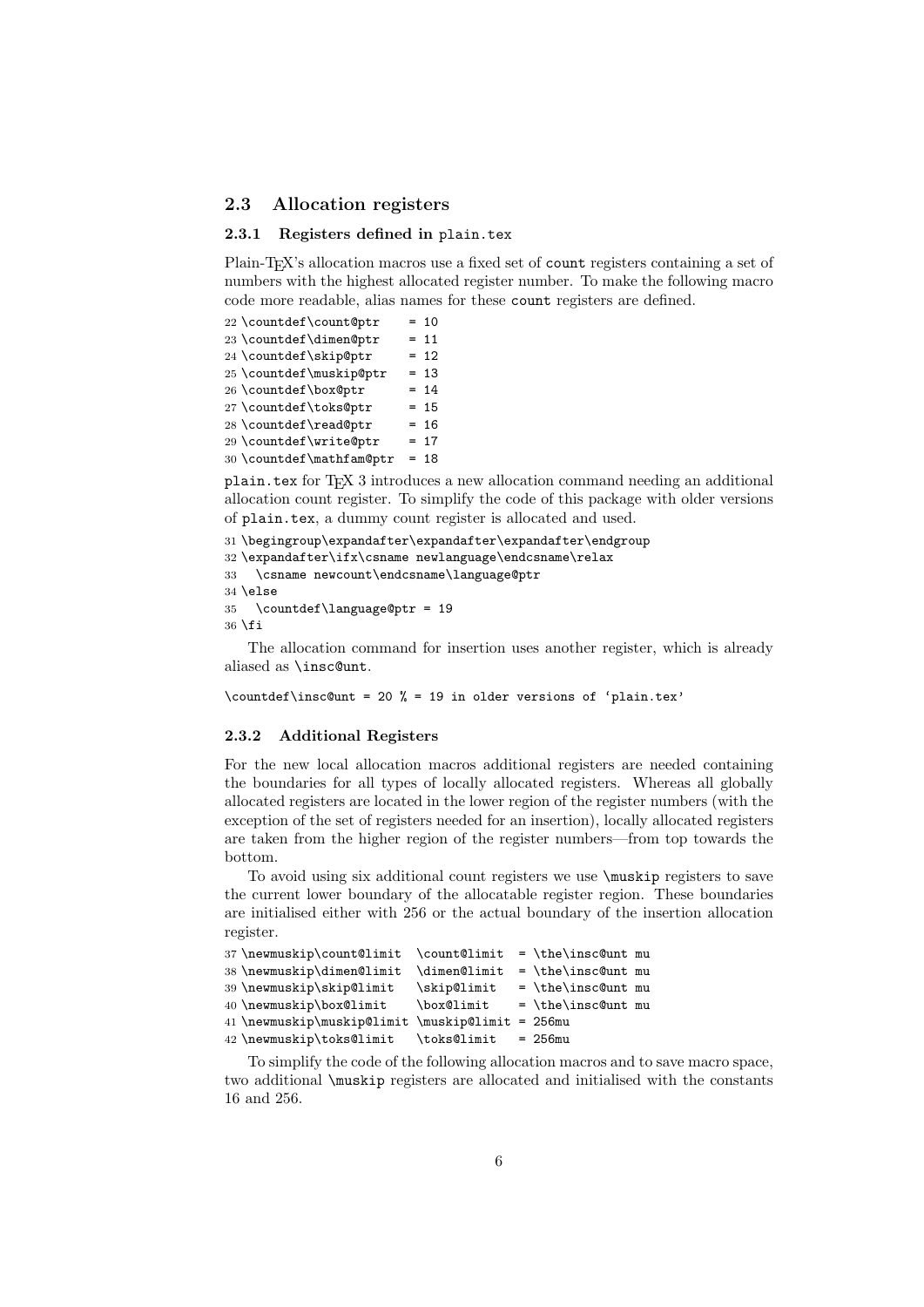| 43 \newmuskip\cclvi@mu | \cclvi@mu | $= 256$ mu |
|------------------------|-----------|------------|
| 44 \newmuskip\xvi@mu   | \xvi@mu   | $= 16mu$   |

# **2.4 Allocation Macros for the "End User"**

#### **2.4.1 Global Allocation Macros**

\newcount \newdimen \newskip \newmuskip \newbox \newtoks \newread \newwrite \newfam \newlanguage

We have to replace the original macros in plain.tex by new ones to allow locally allocated registers. Otherwise it will be possible that the two regions, the lower one with globally allocated registers and the higher one with locally allocated registers, will overlap resulting in a double use of the same register.

With the new macros it will be unnecessary to un-outer the plain.tex macros, because the local allocation macros have to be non outer. Nonetheless we want to use this package in conjunction with LATEX and therefore we have to define some of them as non outer.

The top level macros use the low level macro \alloc@ which has the following parameters: The boundaries of the lower and the higher region, the type of the allocated register, a flag if we have to check on overlapping with insertion registers, the TEX primitive to be used to define this register, and the user given control sequence.

| $45$ % outer                                                           |                                                                         |                   |               |                                    |  |
|------------------------------------------------------------------------|-------------------------------------------------------------------------|-------------------|---------------|------------------------------------|--|
| 46 \def\newcount                                                       | {\alloc@\count@ptr \count@limit \count                                  |                   |               | $1\$ countdef }                    |  |
| $47$ %\outer                                                           |                                                                         |                   |               |                                    |  |
| 48 \def\newdimen                                                       | {\alloc@\dimen@ptr \dimen@limit \dimen                                  |                   |               | $1\dim$ endef }                    |  |
| 49 $%$ outer                                                           |                                                                         |                   |               |                                    |  |
| 50 \def\newskip                                                        | $\{\alpha\}$ skip@ptr                                                   | \skip@limit \skip |               | $1\scriptstyle\setminus$ skipdef } |  |
| $51$ % \outer                                                          |                                                                         |                   |               |                                    |  |
|                                                                        | 52 \def\newmuskip {\alloc@\muskip@ptr \muskip@limit\muskip 0\muskipdef} |                   |               |                                    |  |
| $53$ % outer                                                           |                                                                         |                   |               |                                    |  |
| 54 \def\newbox                                                         | {\alloc@\box@ptr                                                        | \box@limit        | $\boxtimes$   | $1\chardef$ }                      |  |
| $55\%$ \outer                                                          |                                                                         |                   |               |                                    |  |
| 56 \def\newtoks                                                        | {\alloc@\toks@ptr                                                       | \toks@limit \toks |               | $0\text{toksdef}$ }                |  |
| $57$ % \outer                                                          |                                                                         |                   |               |                                    |  |
| 58 \def\newread                                                        | $\{\alpha\}$ read@ptr                                                   | \xvi@mu           | \read         | $0\chardef$ }                      |  |
| $59$ % outer                                                           |                                                                         |                   |               |                                    |  |
| 60 \def\newwrite                                                       | {\alloc@\write@ptr \xvi@mu                                              |                   | <b>\write</b> | $0\chardef$ }                      |  |
| $61$ %\outer                                                           |                                                                         |                   |               |                                    |  |
| 62 \def\newfam                                                         | {\alloc@\mathfam@ptr\xvi@mu                                             |                   | \fam          | $0\chardef$ }                      |  |
| $63$ % \outer                                                          |                                                                         |                   |               |                                    |  |
| 64 \def\newlanguage{\alloc@\lang@ptr \cclvi@mu<br>\language0\chardef } |                                                                         |                   |               |                                    |  |

\newinsert needs additional code because this macro has to allocate a set of \box, \count, \dimen, and \skip registers with the restriction that all registers have to have the same number. **\newinsert** is redefined at the end of this file.

#### **2.4.2 Local Allocation Macros**

\lnewcount \lnewdimen \lnewskip \lnewmuskip \lnewbox There is an equivalent set of macros to allocate registers locally. Instead of using the low level macro \alloc@ it uses the macro \lalloc@ with the same set of parameters. 65 \def\lnewcount {\lalloc@\count@ptr \count@limit \count 1\countdef } 66 \def\lnewdimen {\lalloc@\dimen@ptr \dimen@limit \dimen 1\dimendef }

```
\lnewtoks
```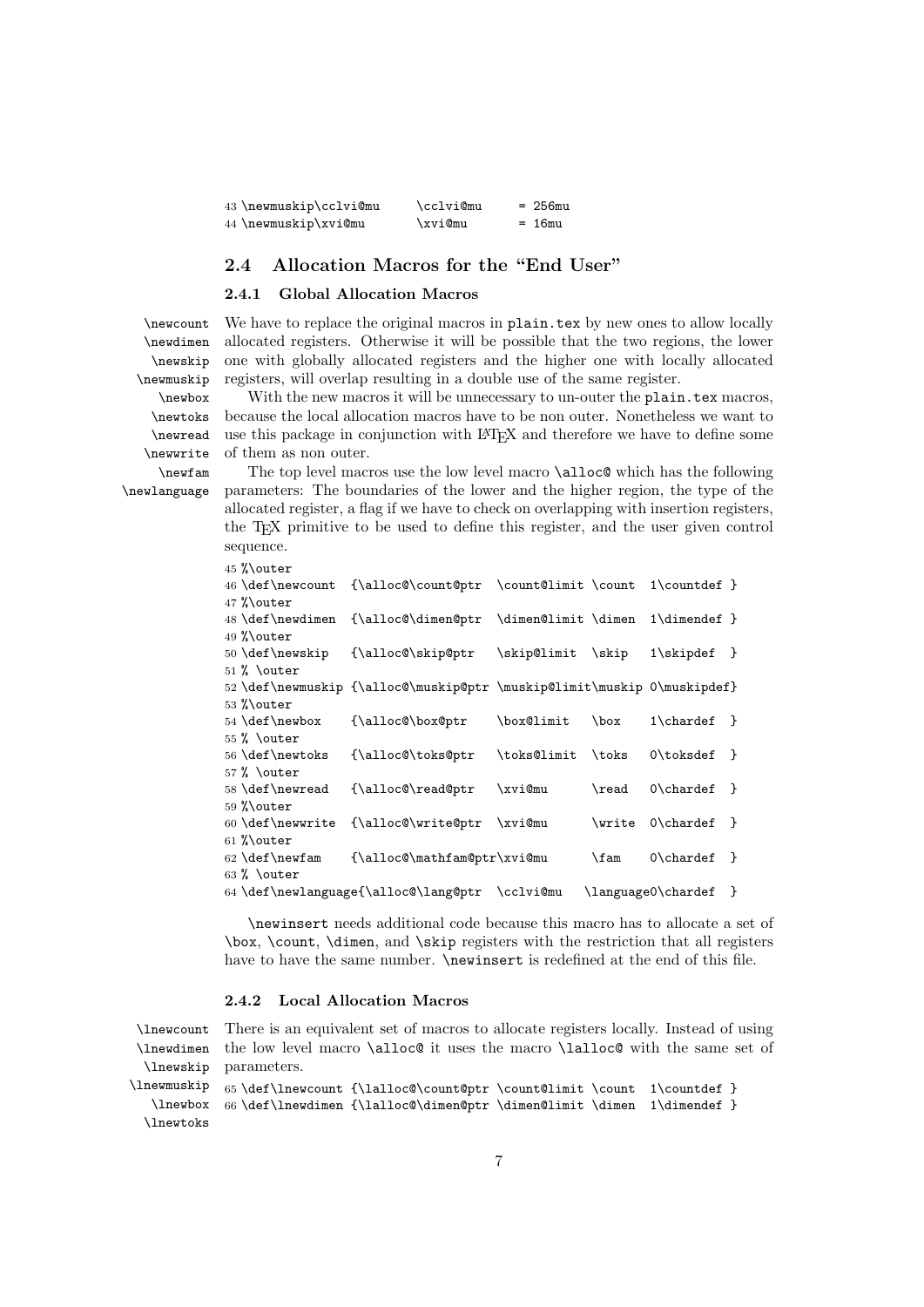```
67 \def\lnewskip {\lalloc@\skip@ptr \skip@limit \skip 1\skipdef }
68 \def\lnewmuskip{\lalloc@\muskip@ptr\muskip@limit\muskip 0\muskipdef}
69 \def\lnewbox {\lalloc@\box@ptr \box@limit \box 1\chardef }
70 \def\lnewtoks {\lalloc@\toks@ptr \toks@limit \toks 0\toksdef }
```
Local allocation macros for \read, \write streams, math \fam, language numbers, or insertions are possible but not very useful because of the global nature of these resources.

# **2.5 Low Level Allocation Macros**

The allocation scheme used by the macros in plain.tex is simple:

- all allocations are global,
- register, math family, language, input/output stream numbers are allocated using the lowest possible number, i.e., it is done from lower number to higher numbers,
- the set of insertion registers (box, count, skip, and dimen), which have to have the same register number, are allocated beginning from 255 to lower numbers.

Contrary to this simple scheme this package uses numbers for locally allocated registers from top to bottom interfering with the original insertion register allocation scheme *and* the simple test for a register number overflow.

\lcllc@insnums Insertion registers are now allocated in a non-monotonous order using the lowest possible number (because the allocation of the needed set of registers is done in a global way). To allow the checking of overlapping of globally or locally allocated registers with the registers used for insertions, the insertion register numbers are saved as a list in **\lcllc@insnums**. Each entry in this list is saved as  $\{do\n\}$ ; the list is initialised as empty.

71 \def\lcllc@insnums{}

\lcllc@checkins Whenever a new box, count, skip, or dimen register is allocated it has to be checked first, if the next possible free register is already allocated for an insertion.

> To detect a collision between a possibly free register number and the set of insertion registers, the macro \lcllc@checkins is called with the register number to be tested in \allocationnumber. The argument of this macro has to be either 1 or −1 and is used to get the next register number to be tested against the insertion number list if an additional iteration is needed. The result is a register number in \allocationnumber which is not used for an insertion. (Note: Nonetheless it can be an out-of-region register number of an already used register!)

72 \def\lcllc@checkins#1{%

73 \begingroup

After opening a new group, the macro \do is defined to read the next insertion number delimited by a simple dot. It then tests this number against the current \allocationnumber and if the register numbers are equal, \allocationnumber is advanced by the given argument (which is 1 or  $-1$ ).

To avoid a global change of \allocationnumber, a group hack with expansion is used: If the list \lcllc@insnums is expanded with this definition of \do, the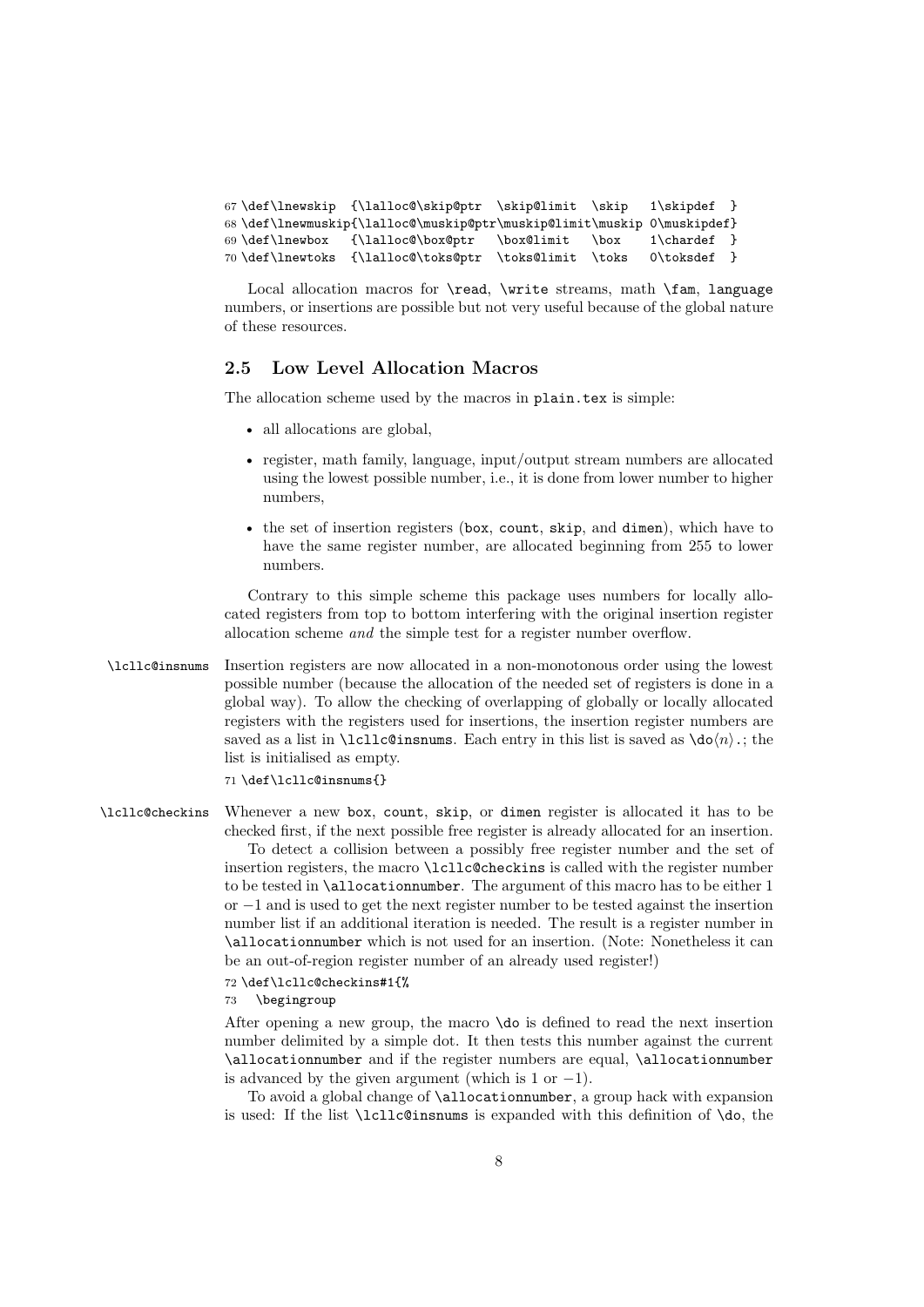result is empty if the register number is not used for an insertion. Otherwise it expands to the \advance command followed by an additional lcllc@checkins (which has to be protected by \noexpand) to start another iteration with the changed \allocationnumber.

| 74 | \def\do##1.{%                     |
|----|-----------------------------------|
| 75 | \ifnum##1=\allocationnumber       |
| 76 | \advance\allocationnumber#1\relax |
| 77 | \noexpand\lcllc@checkins{#1}%     |
| 78 | \fi}%                             |

The following expanded definition text of  $\chi$  contains code to close the group and the expansion of \lcllc@insnums, which is either empty or contains the change of \allocationnumber and an iterative call of \lcllc@checkins. After the definition is completed, the code is executed which closes the group.

```
79 \edef\x{\endgroup \lcllc@insnums}%
80 \x}
```
\alloc@ \alloc@ is the low level macro for global allocation, which is called with six arguments. The macro itself only uses the first four argument: The two boundaries, the item type to be allocated, and a flag if this item is propably used for an insertion. The remaining two arguments, the TEX primitive and the control sequence to assign the allocated number is used by \lcllc@def.

```
81 \def\alloc@#1#2#3#4{%
```
In the first step we assign the boundary of the lower region for this item type to \allocationnumber and increment it by one.

- 82 \allocationnumber#1%
- 83 \advance\allocationnumber\@ne

If this item type is used by insertion, we have to check for collision with the \lcllc@checkins macro. After the execution of this macro, \allocationnumber contains the next free number to be used for allocation. This number is assigned globally to the register containing the boundary.

84 \ifnum#4=\@ne \lcllc@checkins\@ne \fi

#### 85 \global#1\allocationnumber

We now have found an unused register. Nonetheless it is possible that the register number is either not in the range of existing register number or it is used for a locally allocated register. \ch@ck is used to test these things.

86 \ch@ck#1#2#3%

At the end the *(control sequence)* is defined using the found **\allocationnumber**. 87 \lcllc@def\global{}#3}

\lalloc@ \lalloc@ is the low level macro for local allocation. The definition of this macro a copy of \alloc@ with some small changes.

#### 88 \def\lalloc@#1#2#3#4{%

In the first step we assign the boundary of the *higher* region and *decrement* it by one. Because the higher boundary is saved in a \muskip register, we have to use \lcllc@cnvmutocnt to get the boundary value.

- 89 \allocationnumber\lcllc@cnvmutocnt#2%
- 90 \advance\allocationnumber\m@ne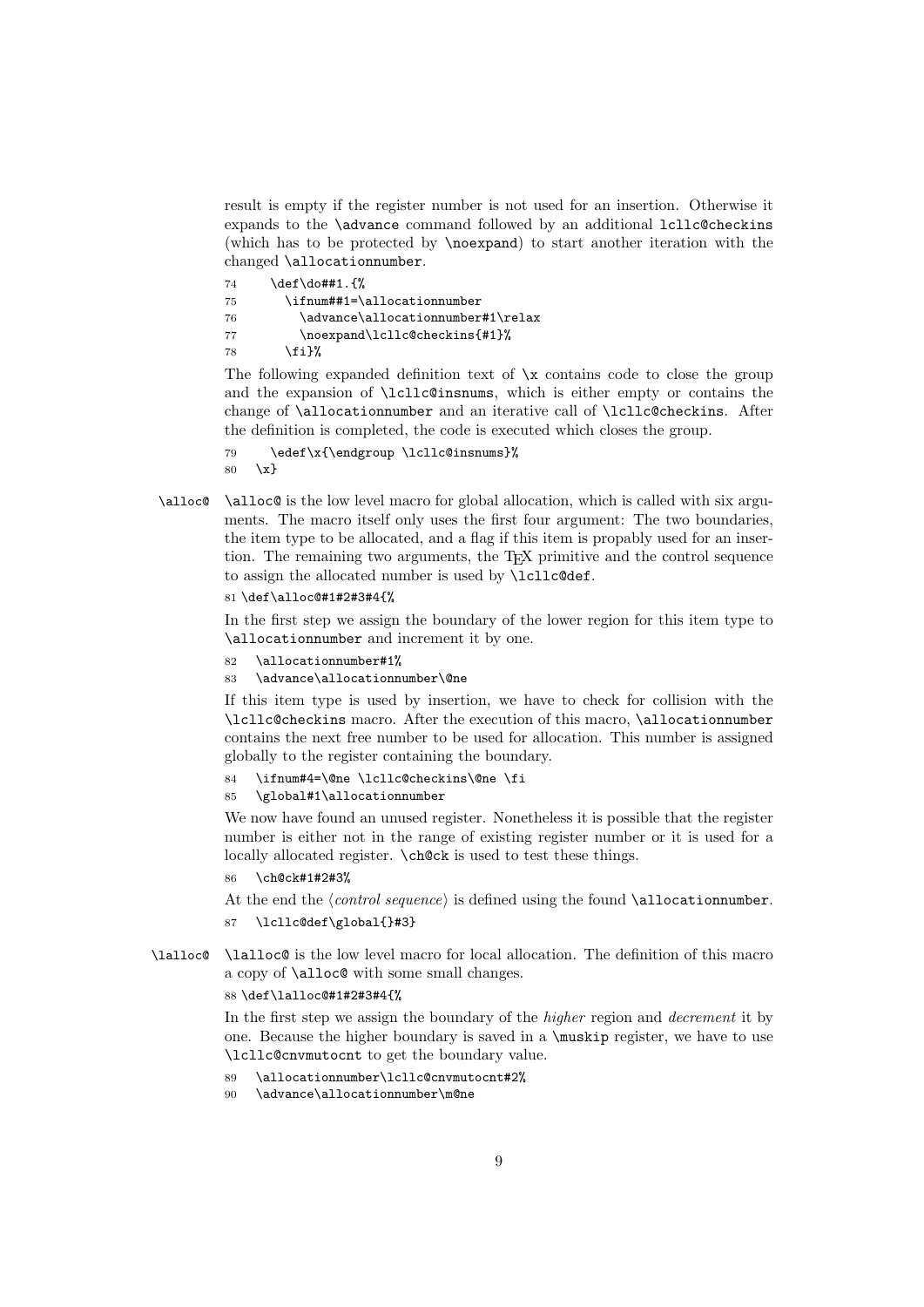The check for insertion number collisions is called with  $-1$  to decrement the register number to get the next free register number. The \allocationnumber is then assigned *locally* to the \muskip register containing the boundary.

- 91 \ifnum#4=\@ne \lcllc@checkins\m@ne \fi
- 92 #2\the\allocationnumber mu %

The check for an already used globally allocated register or a range underflow is needed, too.

- 93 \ch@ck#1#2#3%
- At the end the *(control sequence)* is defined using the found **\allocationnumber**.
- 94 \lcllc@def\relax{(local)}#3}
- \ch@ck The test macro \ch@ck for a collision of the globally and locally allocated registers from plain.tex has to be changed because the higher boundary is given as a \muskip value instead of a normal integer.
	- 95 \def\ch@ck#1#2#3{% 96 \ifnum#1<\lcllc@cnvmutocnt#2\relax \else 97 \errmessage{No room for a new #3}% 98 % \allocationnumber\m@ne 99 \fi}
- \lcllc@def \lcllc@def is used to assign the found \allocationnumber to the *\control*  $sequence$  using the T<sub>EX</sub> primitive. Additionally an entry is written to the log file.

```
100 \def\lcllc@def#1#2#3#4#5{%
101 #1#4#5=\allocationnumber
102 \wlog{\string#5#2=\string#3\the\allocationnumber}}
```
### **2.5.1 Low Level Insertion Allocation Macros**

Insertions need a set of registers with the same register number. To find a new register number when allocating an insertion, we have to get the maximum of all boundaries used for an insertion.

\lcllc@getmax \lcllc@getmax is used to assign \allocationnumber to the maximum of \allocationnumber and its argument.

```
103 \def\lcllc@getmax#1{%
104 \ifnum#1<\allocationnumber \else
105 \allocationnumber#1\advance\allocationnumber\@ne
106 \fi}
```
\newinsert \newinsert globally allocates a set of registers used for an insertion.

#### 107 \outer\def\newinsert{%

First we have to find the maximum of all globally allocated register number used for an insertion. We start by setting  $\alpha$  allocationnumber to  $-1...$ 

108 \allocationnumber\m@ne

... and get the maxmimum of the boundaries for count, dimen, skip, and box registers.

109 \lcllc@getmax\count@ptr \lcllc@getmax\dimen@ptr

```
110 \lcllc@getmax\skip@ptr \lcllc@getmax\box@ptr
```